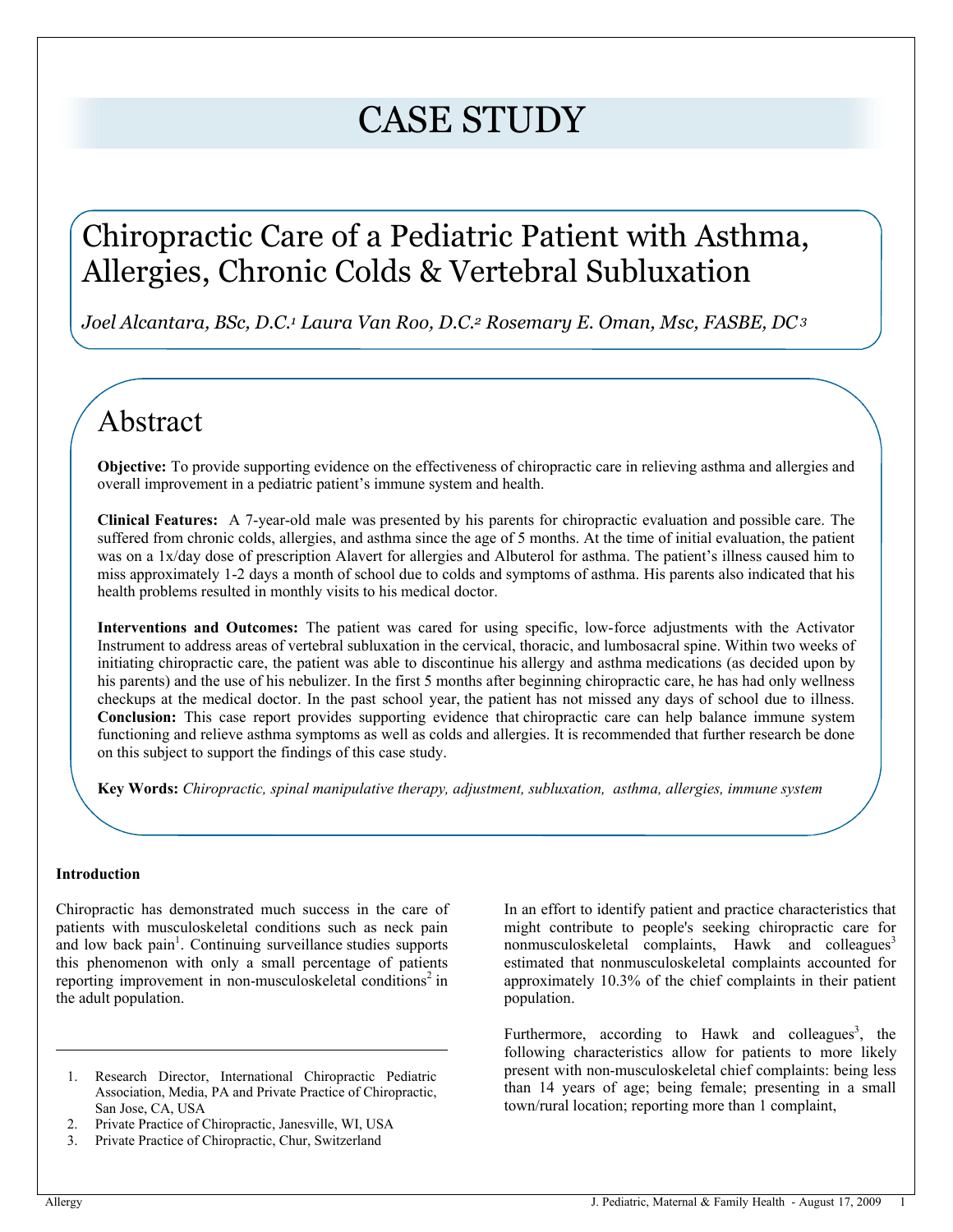especially nonmusculoskeletal complaints; having received medical care for the chief complaint; and having first received chiropractic care before 1960.

The chiropractic care of the child is simply not a scaled-down version from that of an adult. The most obvious reason for this is predicated upon the unique biomechanical features of the pediatric spine such as growth, malleability, and overall immature neuromusculoskeletal system $4$ . In addition, the types of patient complaints associated with the care of the child are mainly non-musculoskeletal in nature<sup>5-6</sup>. To further contribute to evidence-based practice, we present the successful chiropractic care of a pediatric patient with asthma, allergies and chronic "colds."

# **Case Report**

# *Clinical Features*

The patient was a 7-yr-old male presented by his parents for chiropractic consultation and possible care to one of the coauthors (LVR). According to the boy's parents, the patient suffered from chronic colds, allergies, and asthma since the age of 5 months. At the time of presentation, the patient was medicated on a once-a-day dose of prescription Alavert for allergies and Albuterol for asthma on an "as needed" basis." The patient received 6 Albuterol physician-treatments in the past year prior to initiating chiropractic care. Additionally, Claritin was prescribed for his allergy complaints, then changed to Singulair and finally Alavert. His mother reported that the patient's suffering from the flu or flu-like symptoms was associated with asthmatic attacks. He would then require nebulizer treatments for these asthmatic episodes. Steroid injections were also used "regularly", as reported by his mother, for his asthma.

The patient, while in his first year of school (kindergarten), missed 1-2 school days per month due to "colds", asthma and "being sick", according to his mother. The patient required at least once-monthly medical visits due to his various illnesses prior to beginning chiropractic care.

Other past notable history examination findings include the patient experiencing several episodes of tonsillitis and bronchitis in his life. The most recent episode of bronchitis was in the year preceding his initial chiropractic visit. His allergies were primarily in response to molds and mildew allergens.

# *Pre-natal History*

The pre-natal history revealed that the patient's mother had gained 70 lbs during her pregnancy. This was mostly "waterweight" according to the patient's mother and stated that she had a lot of swelling during her pregnancy. Three ultrasound imaging studies were performed during her pregnancy, the last of which was to confirm the size of the baby, as the mother was measuring larger than what was originally calculated. The delivery was induced by Cervadil four days past the calculated delivery date. An epidural was given as well as Pitocin, due to a failure to progress during labor.

The first stage of labor lasted 17 hours, at which time a

Cesarean-section was performed with local anesthesia. The patient was born weighing 9 lbs, 2 oz and 23½ inches long at birth. According to the patient's mother, her son's vaccination history followed the standard medical schedule and at the time of his initial chiropractic visit, the patient was current on receiving all his scheduled vaccinations. The patient was breastfed for the first 3-4 weeks after birth and his developmental history revealed that he did not crawl but eventually walked at 10 months of age. At the age of two years, he had surgery for a "trigger finger" of the right third digit.

# *Chiropractic Examination*

The chiropractic examination revealed the following. Postural evaluation revealed a left head tilt and low left acromioclavicular joint as compared to the right. Active thoracolumbar range of motion (ROM) on right lateral bending and right rotation were restricted when compared to the contralateral sides. On active ROM of the cervical spine, the patient was restricted on left rotation when compared to right rotation. All other directions of ROM were symmetric.

Neurological testing involving dermatome, myotome and deep tendon reflexes were unremarkable for both the upper and lower extremities. Static palpation of the patient's spine and paraspinal soft tissue elements revealed paraspinal muscular changes. Notably increased muscle tone and tenderness were observed on the right side of  $C_1$  vertebral body (VB), the left side of  $T_6$  and  $T_8$  VBs, to the right side of the  $L_5$  VB, and in the area overlying the left sacroiliac joint. Craniosacral examination<sup>7</sup> revealed restricted cranial bone motion at the sphenoid bilaterally, and at the right parietal bone. The craniosacral protocol briefly involved visualization and palpation of the cranium as well as the application of light palpation to determine misaligned cranial bones.

On visual examination/observation, facial symmetry or any abnormalities in alignment such as one eye relatively more elevated or smaller than the other, one ear relatively more elevated than the other or had greater flaring of the nostrils were noted. The center of the forehead (glabella) was visualized for alignment or lack thereof with respect to the patient's nose and with the center of the chin.

On the cranium itself, ridges were palpable indicating for possible overlap. Measurements from the external occipital protuberance (EOP) to the glabella were measured bilaterally. A difference of  $\frac{1}{4}$  inch or more indicates an overlap of the cranial bones at the coronal suture on the side with a longer EOP-glabella measurement. Palpation for the cranial pulse/rhythm was made. Additionally, palpation was made to determine restrictions of the individual cranial bones beginning with the frontal bones, then the parietal bones, the sphenoid, ethmoid, temporal, and occipital bones, and temporomandibular joint. If any restrictions in motion or misalignment was palpated during this digital palpation examination, a light/gentle sustained pressure was applied to correct the misalignment. For cranial adjustments to correct coronal suture misalignment, a light sustained pressure was

applied to correct the overlap misalignment. We stress that this type of adjustment is unlike that of the generic high velocity, low amplitude (HVLA) type thrusts.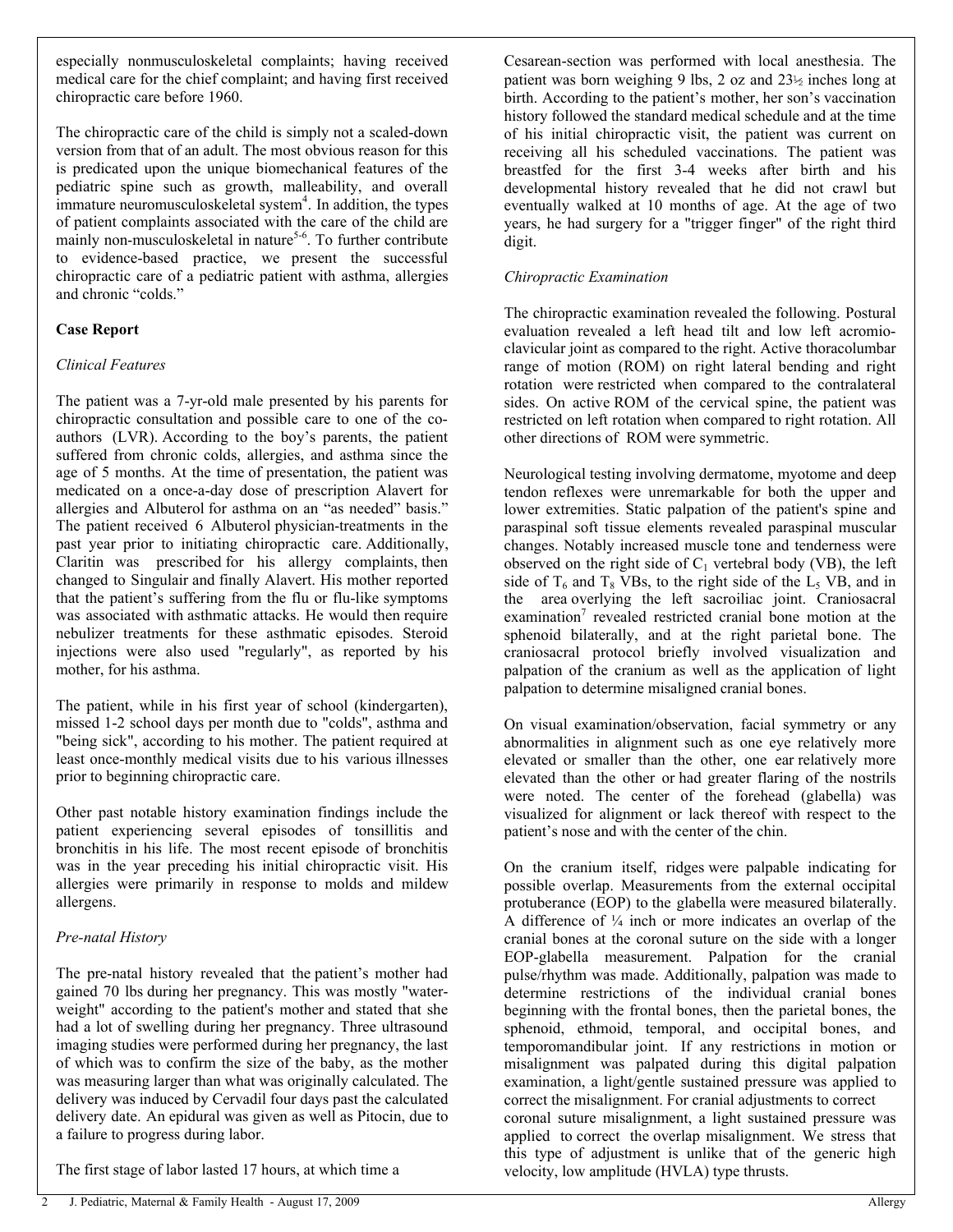Static and motion palpation of the patient's spine revealed restricted intersegmental motion and vertebral subluxation complex at the  $C_1$  VB (ASR subluxation or  $[-\theta X; -X]$ ), at the  $T_6$  VB and  $T_8$  VB as PR subluxation or [-Z; + $\theta$ Y], at the L<sub>5</sub> VB as PL subluxation or [-Z; -θY], and the left ilium as PI subluxation or  $[-\theta X]$ .

#### *Intervention and Outcomes*

An initial treatment frequency of three times a week for 4 weeks was scheduled. Chiropractic adjustments were applied to the segments mentioned above on the initial visit, as well as to other subluxated vertebrae on successive visits, utilizing the Activator Technique<sup>8</sup>.

The most frequently adjusted segments during the course of the patient's care were subluxations at the  $C_1$ ,  $T_6$ , and  $L_5$  VBs. The patient's response to care was positive.

Within two weeks of first receiving chiropractic care, the patient's mother indicated that the patient no longer dependent on his prescription medication for allergies, and they (the parents) had independently discontinued providing their son with the medication. The patient's mother reported that his asthmatic episodes were "lessening" with respect to frequency and intensity of the asthmatic attacks. Furthermore, the patient no longer required his nebulizer treatments since beginning chiropractic care.

Due to the patient's positive response in the first 2 weeks of chiropractic care, his treatment frequency was abated to treatments every 4 days. Following another 6 patient visits, the patient's treatment frequency was again abated due to continuing response to chiropractic care and improvement in symptoms.

Approximately 2 months into care, the patient developed a sinus infection, but did not accompany an asthmatic episode, which was expected to occur as in the past prior to chiropractic care. The patient's mother indicated that this sinus infection resolved much faster and was "easier" on her son than previous similar infections. Shorty thereafter, based on his mother's assessment, all the patient's initial complaints were addressed successfully.

As a result of the patient's overwhelmingly positive response to chiropractic care, the patient's mother requested continued "wellness visits." The patient was placed on treatment frequency of care at once every 3-4 weeks. In the 5 months after his initial visit, the patient had medical visits designated as "wellness checkups" (i.e., medical visits not due to illness) only.

We emphasize that these medical visits were not to address any physical complaints or illness on the part of the patient. A follow up 16 months since initiating chiropractic care revealed the patient continued to attend chiropractic care at the designated treatment frequency of once every 3-4 weeks at the continued request of his mother. During this period of time, the patient experienced only 1-2 minor "colds" or sinus infections and required the use of his nebulizer on only two occasions. The patient nor his mother did not report any adverse reactions to the chiropractic care provided.

#### **Discussion**

The combined asthma and allergic morbidity represent the sixth leading cause of chronic illness and disability in the United States and the leading cause of chronic illness and disability among children<sup>9</sup>. Despite the serious implications of the epidemiology of these diseases, its impact on children does not adequately reflect the physical and emotional toil the disease has on the affected individual, their families, and to society as a whole. Nor does it reflect the enormity of the negative impact of these diseases on the economies of countries, continents and the entire planet<sup>9</sup>. Our discussion in this case report will impact of these diseases in more detail as well as focus on the clinical aspects of care and the implications on the chiropractic care of children.

#### *Epidemiology of Asthma*

The United States National Health and Nutrition Survey revealed trends in the cumulative prevalence of asthma for children (0-17 years of age) in the United States. A significant increase in prevalence has been observed from 4.8% in NHANES 1 (1971-1974) to 7.6% in NHANES 2 (1976-1980) 10 .

In 2002, 30.8 million people (111 people per 1,000) had been diagnosed with asthma during their lifetime. Among adults, 106 per 1,000 had a lifetime asthma diagnosis which translates to approximately 21.9 million people. When compared to children 0-17 years, this figure was much larger with 122 per 1000 children and translating to 8.9 million children<sup>11</sup> overall. For allergies, the statistics are not much different. According to data obtained from the National Health Interview  $2006^{12}$ , the number of children in the United States with reported hay fever in the past 12 months number some 6.8 million.

What are the economic effects of this disease? In the U.S., health care spending for asthma medication alone has been approximated to \$1 billion per year. Furthermore, it has been estimated that the total cost of asthma in the U.S. in 1985 was almost \$4.5 billion and \$6.2 billion when extrapolated to 1990. Approximately \$2.4 billion accounts for direct costs and \$2 billion for indirect costs. Inpatient hospitalization accounted for the greatest portion of direct costs<sup>13</sup>. In other industrialized countries, the economic cost of asthma is also burdensome. In New South Wales, \$209 million was spent on asthma based on 1989 figures. Of this amount, \$142 million was for direct health care costs, \$19 million to direct nonhealth care costs and  $$48$  million for indirect costs<sup>14</sup>.

In a study to compare generic health-related quality of life (HRQOL) across ten chronic disease clusters and 33 disease categories/severities from the perspectives of patients and parents, Varni et.al.<sup>15</sup> found that patients with asthma selfreported significantly lower overall HRQOL, physical health, psychosocial health, emotional functioning, and school. Parents of patients with asthma reported their children as having lower overall HRQOL, physical health, psychosocial health, emotional functioning, and school functions.

#### *Implications to Chiropractic Care*

The extent of documentation in the scientific literature on the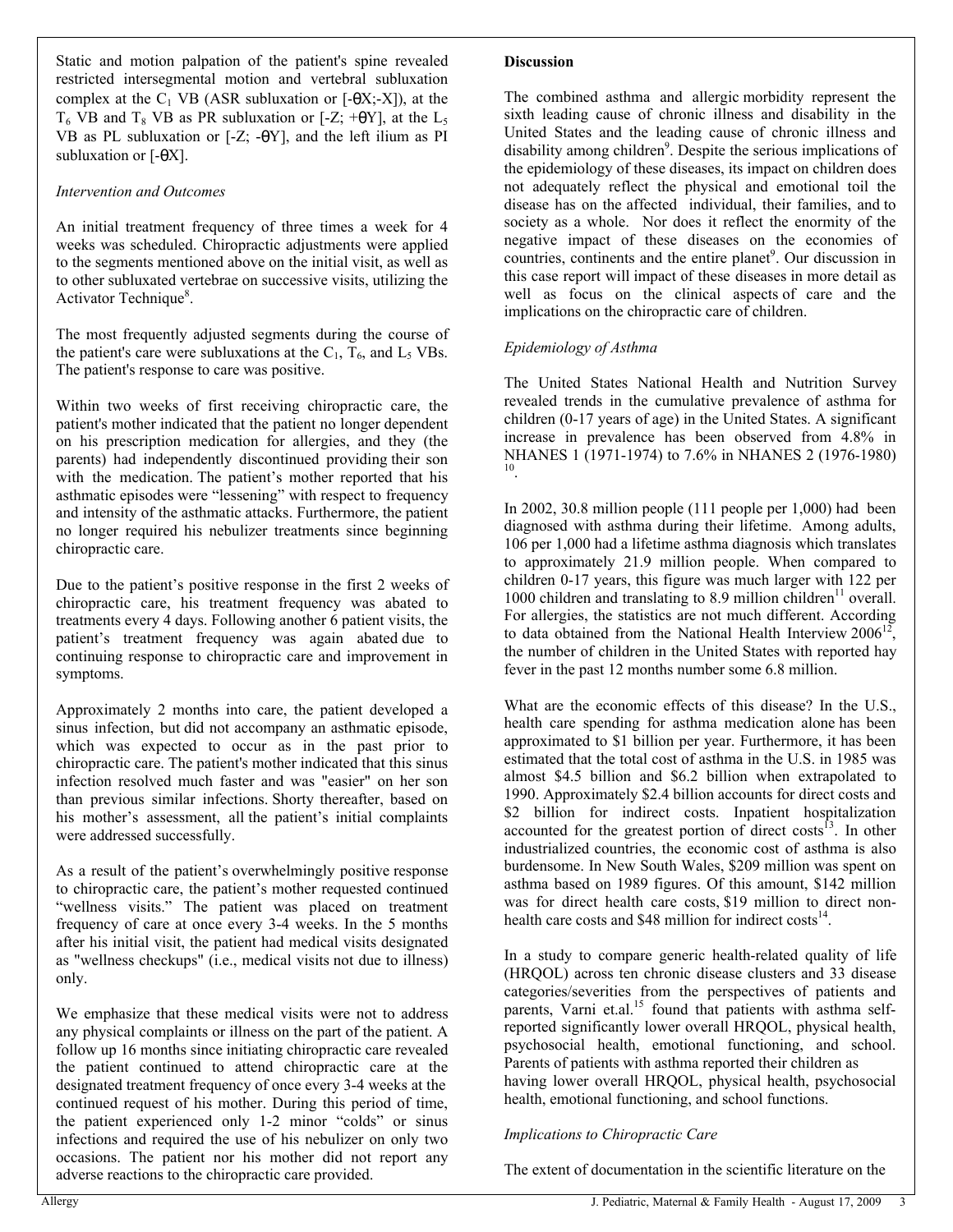complementary and alternative medicine (CAM) use of children with asthma supports the findings that indeed, CAM therapies for children with chronic conditions remain popular and extensive. A Pubmed search using the subject heading "alternative medicine AND asthma" revealed 1,396 entries. It is beyond the scope of this manuscript to review the available literature but sufficient for our purpose, we recommend to the reader the most recent review on this subject by Mark<sup>16</sup>. CAM therapies such as nutritional and dietary supplements, herbal medications, traditional Chinese medicine (including acupuncture), homeopathy, mind-body techniques, and manual therapies are reviewed by the author. Although it is our opinion that his interpretation of the available literature is somewhat biased, this review nonetheless reflects the extensive literature-base on the topic. Mark's bias is reflected in his comments on the effectiveness of chiropractic in asthmatic patients and may reflect his views overall on the CAM therapies reviewed. In citing the conclusions of the Cochrane review of manual therapies for asthma<sup>17</sup>, Mark chose to comment that "... there is insufficient evidence to support the use of manual therapies in the treatment of asthma." To the contrary and arguably, Hondras et.al. $17$ concluded that, "Currently, there is insufficient evidence to support or refute the use of manual therapy for patients with asthma.´

#### *Review of the Chiropractic Literature*

More instructive for the purpose of this manuscript was a selective review of the literature on the chiropractic care of patients with asthma. We performed a search on the chiropractic care of asthmatic patients using Pubmed (1966- 2008) and MANTIS (1965-2008). Pubmed was searched using the subject headings "asthma AND chiropractic" and specified to the English language. The search revealed 36 papers. MANTIS was similarly searched in ALL for "asthma" specified to the Chiropractic Discipline, the English language, in Refereed Journals and of High Clinical Relevancy. The search revealed 56 papers.

The abstracts were of these articles were then examined by applying the following eligibility criteria: (1) the study was a primary investigation/report (i.e., case reports, case series, case control, randomized, controlled trials, and survey or surveillance studies); (2) part or all of the study population was 18 years or younger and; (3) the manuscript involved the chiropractic care of a patient with asthma as the primary or comorbid complaint. Due to the lack of literature involving patients less than 18 years of age, we expanded the search to include all age groups.

A similar search was performed with the care of patients with allergy. Pubmed was searched using the subject "allergy AND chiropractic" and MANTIS was searched using "allergy." Many articles are published in the peer-reviewed literature<sup>2,18-</sup> as well as in conference proceedings and non-peer-reviewed literature<sup>35-42</sup> on the chiropractic care of patients with asthma. The same may not be said for the chiropractic care of patients with allergy<sup>2,43-46</sup>.

Three clinical trials involving the care of patients with asthma<sup>47</sup> have been published in the scientific literature . The first of these involved the trial by Nielsen et. al.<sup>48</sup>. This group examined the effects of chiropractic care on 31 adults with

chronic to moderate asthma in a randomized, controlled, 4 week, crossover trial. The subjects received treatment at two times per week with active or sham treatments followed by a 2-week washout period. The primary outcome measures were: forced expiratory volume in the first second (FEV1), forced vital capacity (FVC), daily use of inhaled bronchodilators, patient-rated asthma severity and non-specific bronchial reactivity (n-BR).

According to Nielsen et.al.  $48$ , "No clinically important or statistically significant differences were found between the active and sham chiropractic interventions on any of the main or secondary outcome measures." The objective lung function did not change during the study, but over the course of the study, non-specific bronchial hyperreactivity (n-BR) improved by 36% and patient-rated asthma severity decreased by 34% compared with the baseline values. The second clinical trial was performed by Balon et. al<sup>49</sup>. The investigators examined 91 children with medically controlled chronic asthma in a randomized, controlled, blinded trial. The subjects received an average of 20 active or sham treatments over a 16-week period. The investigators found no changes in lung function, small increases in peak expiratory flow rate, substantial improvement in symptoms and quality-of-life scores, and a reduction in β-agonist use. According to Balon et. al.  $49$ , no clinically or statistically significant differences between active and control groups and essentially, both groups responded similarly. In the third study, a prospective, randomized, pilot trial with a 1-year follow-up was performed by Bronfort et. al.<sup>50</sup>. The study allocated 24 children to an active care group and 12 to a sham group and provided each with 20 treatments over a period of more than 3 months by one chiropractor. The children rated their quality of life substantially higher and their asthma severity substantially lower. These improvements were maintained at the 1-year follow-up assessment. There were no important changes in lung function or hyper-responsiveness at any time. Based on their findings, Bronfort et.al.<sup>50</sup> concluded that the results were unlikely as a result of the spinal manipulative therapy (SMT) alone but other aspects of the clinical encounter that should not be dismissed readily.

A fourth clinical trial examining asthma and chiropractic has been presented at various conferences by Hayek et.al.<sup>38-41</sup>. In addition to established outcome measures, this group examined the effects of chiropractic care on the endocrine and immune system in patients with asthma. The subjects were randomly allocated into 4 groups: a chiropractic group at treatment centers scheduled 3 times per week, a group with no treatment presenting to treatment centers, a group with no treatment and at home, and a control group of non-asthmatic patients with no treatment at home. The study period spanned a period of 14-weeks consisting of a 2-week pretreatment, 6 week treatment, and 6-week post-treatment protocol with numerous quality of life measures and biochemical outcomes without lung function measures. Based on the results obtained from 110 subjects, clinically important changes in quality of life measures and endocrine measures were observed in the treatment group. Salivary IgA and cortisol levels increased in the treated group but not in the controls.

Given that three clinical trials have already been performed to study the efficacy of chiropractic in asthmatic patients, the question that must be addressed involve the unique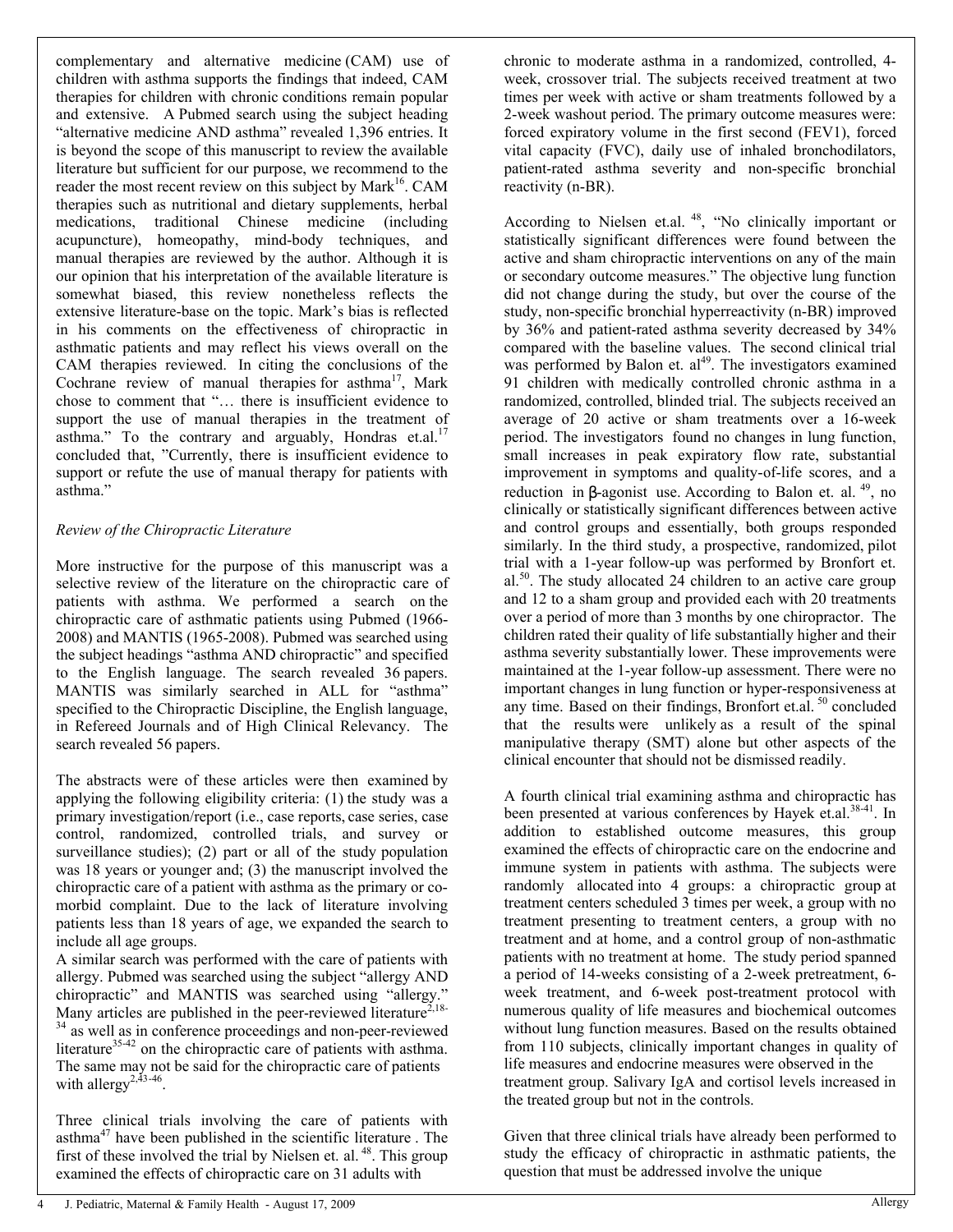contribution/purpose of this case report. The trial by Nielsen et.al. $^{48}$  and Bronfort et.al. $^{50}$  involved spinal manipulative therapy (SMT) utilizing drop mechanisms to perform the active and sham treatment. The Balon et. al. trial involved care using HVLA-type thrusts. Hayek et.al. $38-41$  utilized techniques including HVLA spinal adjustments such as Diversified Technique in addition to passive wedging (as in the Sacro-Occipital Technique) and Activator Methods. On the issue of technique alone, this case report contributes to the scientific literature on the use of Activator Methods in combination with cranial technique with successful results. The specifics on the type of care employed is of paramount importance to determine the optimum care approach and for reproducibility in subsequent clinical trials. Studies have since been published to demonstrate that manual SMT versus Activator Methods have different effects<sup>51-52</sup>.

In the Balon et.al. trial<sup>50</sup>, the sham treatment consisted of procedures of questionable inertness. The patients in the sham group received non-specific side-posture maneuvers (bilaterally), thrusts to the thoracic spine with contact over the scapulas and while tractioning the legs of the supine patient position, a clinician performed a thrust maneuver to the EOP. First, we are not aware of any study that the sham treatment employed by Balon et.al. $50$  does not have an effect on asthmatic patients. In our opinion and those of others (particularly practitioners of none-force techniques), one can argue that the sham treatment in the Balon et.al.<sup>50</sup> study did have an effect. Balon and colleagues<sup>50</sup> further describe in their protocol of performing soft-tissue massage on the sham group prior to the sham SMT treatment. Studies by Field and  $\frac{1}{2}$ colleagues<sup>53,54</sup> have demonstrated that massage is effective in alleviating the symptoms of asthma. To this day, Balon and colleagues<sup>50</sup> have never addressed these limitations and continue to propagate the falls conclusions of their study<sup>47</sup>.

On the issue of sham treatment, the use of the Activator Technique provides for an acceptable sham treatment by setting the Activator instrument to the zero setting. However, according to Hawk et.al.<sup>55</sup>, given our current lack of knowledge about the active agent in manual chiropractic procedures, placebo-controlled trials may be unfeasible and certainly difficult.

Despite its lack of generalizability, case reports still provide an important contribution to evidence-based practice. Descriptive surveys and case reports are part of the Levels of Evidence hierarchy for evidence-based medicine<sup>56</sup>. Case reports/series describe the clinical encounter, the starting point for all clinical research. Case reports describe the clinical encounter from examination/evaluation, the formulation of a diagnosis and prognosis, the interventions and outcomes of care. Case reports/series assist to address educational, administrative as well as overall effectiveness and safety concerns<sup>57</sup>. Case reports stimulate further research and "help" develop practice guidelines and critical pathways"<sup>57</sup>. They illustrate "how clinicians integrate the best available research evidence, clinical experience, and patient choice"<sup>57</sup>.

# **Conclusion**

This case report provides contributing data on the safety and effectiveness of chiropractic care in patients with asthma and

 allergies. We encourage further research on the chiropractic care of children with asthma and allergies.

#### **This study was funded by the International Chiropractic Pediatric Association, Media, PA**

#### **References**

- 1. Haldeman S, Rosner A, Chapman-Smith D. The International Conference on Chiropractic Research: promoting excellence in chiropractic research worldwide. J Manipulative Physiol Res 2006;29:1-3.
- 2. LeBoeuf-Yde C, Pederson EN, Bryner P, Cosman D, Hayek R, Meeker WC, Shaik J, Terrazas O, Tucker J, Walsh M. Self-reported nonmusculoskeletal responses to chiropractic intervention: a multination survey. Manipulative Physiol Res 2005;28:294-302.
- 3. Hawk C, Long CR, Boulanger KT. Prevalence of nonmusculoskeletal complaints in chiropractic practice: report from a practice-based research program. J Manipulative Physiol Res 2001;24:157-69.
- 4. Alcantara J, Plaugher G and Anrig C. Pediatric chiropractic. In: Redwood D and Cleveland C. Fundamentals of Chiropractic. Mosby Inc. 2003
- 5. Spigelblatt L, Laine-Ammara G, Pless IB, Guyver A. The use of alternative medicine by children. Pediatrics 1994; 94(6 Pt 1):811-14.
- 6. Alcantara J. The practice of pediatric chiropractic. World Federation of Chiropractic  $9<sup>th</sup>$  Biennial Congress. May 17-19, 2007. Vilamoura, Portugal
- 7. Phillpis C. Craniosacral therapy. In: Anrig C, Plaugher G, editors. Pediatric Chiropractic, New York: Williams & Wilkins; 1998
- 8. Fuhr AW, Green JR, Colloca CJ, Keller TS: Activator Methods Chiropractic Technique. Mosby-Year Book, Inc., 1997
- 9. Shurin MR, Smolkin YS. Immun-mediated diseases: where do we stand? Adv Exp Med Biol 2007;601:2-12.
- 10. Evans R, Mullally DI, Wilson RW, Gergen PJ, et al. National Trends in Morbidity and Mortality of Asthma in the US: Prevalence, hospitalization and death from asthma over two decades -- 1964-1984. Chest 1987; 91:65S-74S.
- 11. <http://www.cdc.gov/nchs/products/pubs/pubd/hestats/asth> ma/asthma.htm Accessed Feb 3, 2008
- 12. [http://www.cdc.gov/nchs/data/series/sr\\_10/sr10\\_234.pdf](http://www.cdc.gov/nchs/data/series/sr_10/sr10_234.pdf)
- 13. Weiss KB, Gergen PJ, Hodgson TA. An economic evaluation of asthma in the United States. New Engl J Med 1992; 326:862-66.
- 14. Mellis CM, Peat JK, Bauman AE, Woolcock AJ. The cost of asthma in New South Wales. Med J Aust 1991; 155:522-28.
- 15. Varni JW, Limbers CA, Burwinkle TM. Impaired healthrelated quality of life in children and adolescents with chronic conditions: a comparative analysis of 10 disease clusters and 33 disease categories/severities utilizing the PedsQL 4.0 Generic Core Scales. Health Qual Life Outcomes. 2007 Jul 16;5:43.
- 16. Mark JD. Integrative medicine and asthma. Pediatr Clin North Am 2007;54:1007-23.
- 17. Hondras MA, Linde K, Jones AP. Manual therapy for asthma. Cochrane Database Syst Rev 2005 Apr 18;(2):CD001002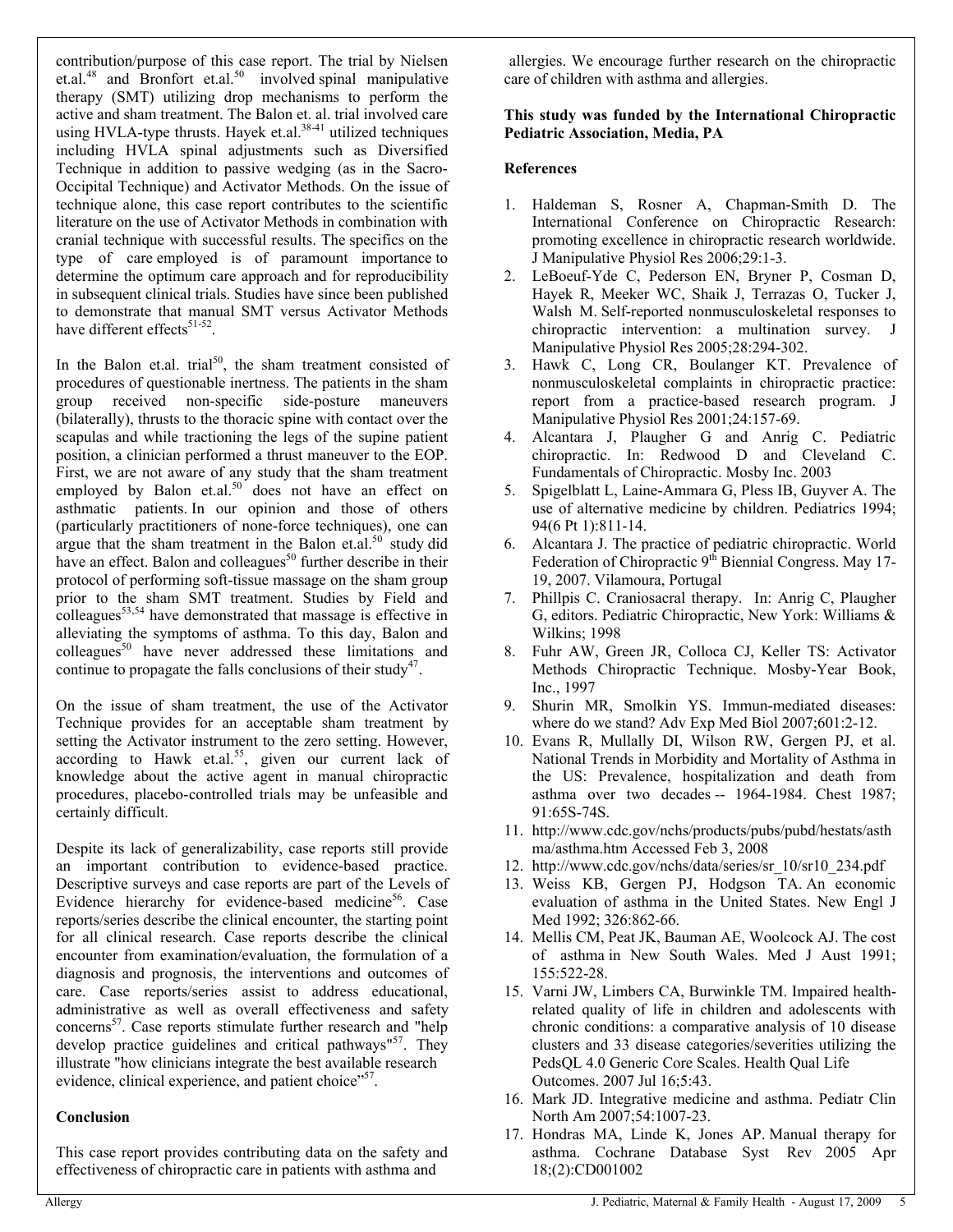- 18. Hviid C. A comparison of the effect of chiropractic treatment on respiratory function in patients with respiratory distress symptoms and patients without. Bull Eur Chiropractors Union. 1978; 26:14-34
- 19. Wiles M, Diakow P. Chiropractic and visceral disease: a brief survey Journal of the Canadian Chiropractic Association. 1982;26:65-8.
- 20. Jamison J, Leskovec K, Lepore S, Hannan P. Asthma in a Chiropractic Clinic: A Pilot Study. Journal of the Australian Chiropractic Association. 1986;16:137-43.
- 21. Nilsson N, Christiansen B. Prognostic factors in bronchial asthma in chiropractic practice Journal of the Australian Chiropractic Association 1988;18:85-7.
- 22. Stavish P, Stavish G. Case History of a Sick Child. The Digest of Chiropractic Economics1989; 32(3):20-5.
- 23. Jamison J, McEwen A, Thomas S. Chiropractic Adjustment in the Management of Visceral Conditions: A Critical Appraisal J Manipulative Physiol Ther 1992;15:171-80.
- 24. Ebrall P. A Descriptive Report of the Case-Mix Within Australian Chiropractic Practice, 1992. Chiropractic J of Australia 1993;23:92-7.
- 25. Lines D. A Wholistic Approach to the Treatment of Bronchial Asthma in a Chiropractic Practice. Chiropractic Journal of Australia 1993;23(1):4-8
- 26. Killinger L. Chiropractic Care in the Treatment of Asthma Palmer Journla of Research 1995;2(3):74-7.
- 27. Graham RL, Pistolese RA. An impairment rating analysis of asthmatic children under chiropractic care. J Vertebral Subluxation Res. 1997;1:41-8.
- 28. Worrill N. Asthma: A descriptive case study. The British Journal of Chiropractic. 1998;2:4-5
- 29. Hunt JM. Upper Cervical Chiropractic Care of a Pediatric Patient with Asthma: A Case Study. Journal of Clinical Chiropractic Pediatrics 2000; 5: 22-24.
- 30. Green A. Chronic asthma and chiropractic spinal manipulation: a case study. The British Journal of Chiropractic. 2000;4(2-3):32-5.
- 31. Plaugher G, Kostanian V, Cremata EE. RCT-Pilot of Chiropractic Care in Childhood Asthma. The Journal of Chiropractic Education 2002;16: 89-90
- 32. Elster E. Upper Cervical Chiropractic Care For a Nine-Year-Old Male with Tourette Syndrome, Attention Deficit Hyperactivity Disorder. Depression, Asthma, Insomnia, and Headaches: A Case Report Journal of Vertebral Subluxation Research 2003;2003(1):1-11
- 33. Ressel O, Rudy R. Vertebral subluxation correlated with somatic, visceral and immune complaints: An analysis of 650 children under chiropractic care. Journal of Vertebral Subluxation Research 2004;2004(1): 1-23.
- 34. Gibbs AL. Chiropractic co-management of medically treated asthma Clinical Chiropractic 2005;8:140-44.
- 35. Swenson R. Chiropractic Care of Pediatric Respiratory Conditions Pediatrics Symposium Proceedings: Conservative care 1985:89-97
- 36. Bachman T, Lantz C. Management of Pediatric Asthma & Enuresis with Probable Traumatic Etiology. Proceedings of the National Conference on Chiropractic Pediatrics 1991;14-22
- 37. Bachman TR, Lantz CA. Management of Pediatric Asthma & Enuresis with Probable Traumatic Etiology ICA Review 1995:51(1):37-40
- 38. Hayek R, Ali S, Bryce C. Asthma and chiropractic. An Australian Trial. (Single Blind Cross Over Study) Proceedings of the 1998 International Conference on Spinal manipulation: FCER 1998;72-73
- 39. Ali S, Hayek R, Ali RB. Chiropractic treatment, asthma and stress: DASS profile of asthmatics Proceedings of the 1998 International Conference on Spinal manipulation: FCER 1998;16-17
- 40. Ali S, Hayek R, Holland R, McKelyey SE, Boyce K. Effects of Chiropractic Treatment on the Endocrine System in Asthmatic Patients Proceedings of the 2002 International Conference on Spinal Manipulation 2002;Oct
- 41. Ali S, Hayek R, Holland R, McKelyey SE, Jandera E, Boyce K, Curson P, Beirman R. The somatovisceral effects of chiropractic treatment on the hypothalamo adrenal axis and immunity of the respiratory system in asthmatics Proceedings of the World Federation of Chiropractic Congress 2001;May: 208
- 42. Amalu WC. Autism, Asthma, Irritable Bowel Syndrome, Strabismus and Illness Susceptibility: A Case Study in Chiropractic Management Today's Chiropractic Chiropractic Management Today's Chiropractic 1998;27(5):32-47
- 43. Takeda Y, Arai S, Touichi H. Long Term Remission and Alleviation of Symptoms in Allergy and Crohn's Disease Patients Following Spinal Adjustment for Reduction of Vertebral Subluxations. Journal of Vertebral Subluxation Research 2002;4(4):1- 5
- 44. Chalk CS, Chalk AJ. Probiotics and allergy: Current understanding and application for the PCCP (Primary Care Chiropractic Physician). Journal of Chiropractic Medicine 2003;2(4):131-33.
- 45. Chiropractic management of cow's milk protein intolerance in infants with sleep dysfunction syndrome: a therapeutic trial. J Manipulative Physiol Ther 2006;29:469-74.
- 46. Davies NJ, Jamison JR. Chiropractic Management of Irritable Baby Syndrome Chiropractic Journal of Australia 2007;37:25-9.
- 47. Balon JW, Mior SA. Chiropractic care in asthma and allergy. Ann Allergy Asthma Immunol 2004;93(2Suppl 1):S55-S60
- 48. Nielsen NH, Bronfort G, Bendix T, Mansen F, Weeke B. Chronic asthma and chiropractic spinal manipulation: a randomized clinical trial. Clin Exp Allergy. 1995;25:80-8.
- 49. Balon J, Aker PD, Crowther ER, et al. A randomized controlled trial of chiropractic manipulation as an adjunctive treatment for childhood asthma. N Engl J Med. 1998;339:1013±20
- 50. Bronfort G, Evans R, Kubic P, Filkin P. Chronic pediatric asthma and chiropractic spinal manipulation: a prospective clinical series and randomized clinical pilot study. J Manipulative Physiol Ther. 2001;24:369-77.
- 51. Symons BP, Herzog W, Leonard T, Nguyen H. Reflex responses associated with activator treatment. J Manipulative Physiol Ther 2000;23:155-59.
- 52. Herzog W, Conway PJ, Zhang YT, Gal J, Guimaraes AC. Reflex responses associated with manipulative treatments on the thoracic spine: a pilot study. J Manipulative Physiol Ther 1995;18:233-36.